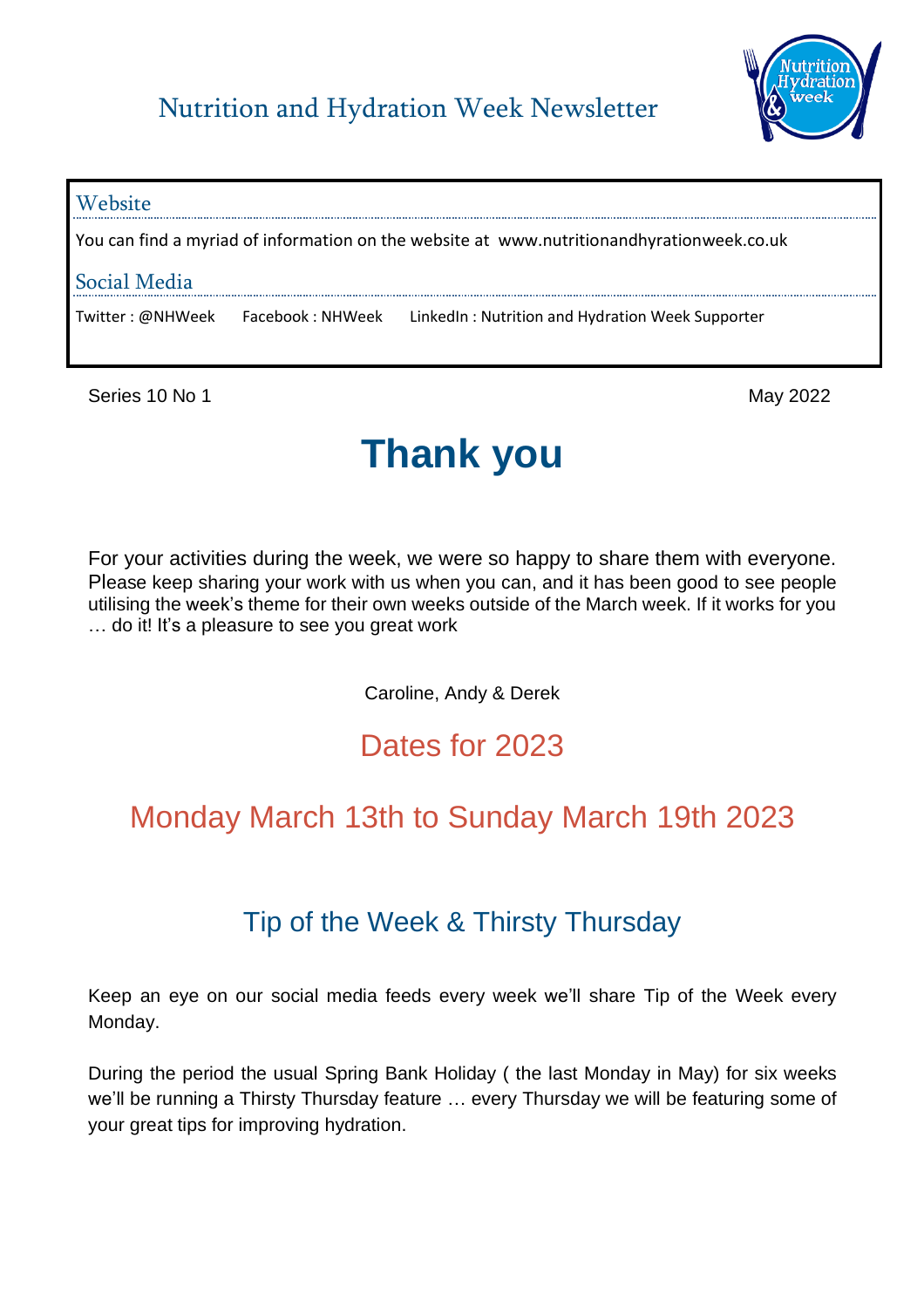If you do share your activities on social media please use the following so we can see them!

@NHWeek #NHWeek

on your social media so we can track them.

#### Creating your own organisation's Nutrition Champions

We have uploaded a range of information for you to create your own Nutrition Champions in the workplace on to our website, this can be found here <https://nutritionandhydrationweek.co.uk/get-involved-2/> . All the information can be tailored and made appropriate for your organisation and includes an outline introductory report, flyers, posters and presentations.

#### The Hydration Foundation offer free Hydrants …

The Hydration Foundation (Patron, Baroness Greengross) is supporting Nutrition & Hydration Week by offering up to 1,000 Hydrants at no cost to those who need them. This offer has been enabled by generous contributions to the cause.

The Hydration Foundation is a Community Interest Company established solely to raise funds to enable the free distribution of The Hydrant drinking system ( http://bit.ly/The-Hydrant ) to those vulnerable people in the community who struggle to drink independently.

If you are a potential user, a carer of someone who may need one, or a healthcare professional with a client that it may help then contact the Foundation to arrange for delivery of The Hydrant directly to you or your client.

How to order your Hydrant – Simply email the details of where it needs to be delivered to: nhw@thehydrationfoundation.org

Or call 0800 043 6003 for more information.

Thank you to the Hydration Foundation for sharing this offer with our supporters.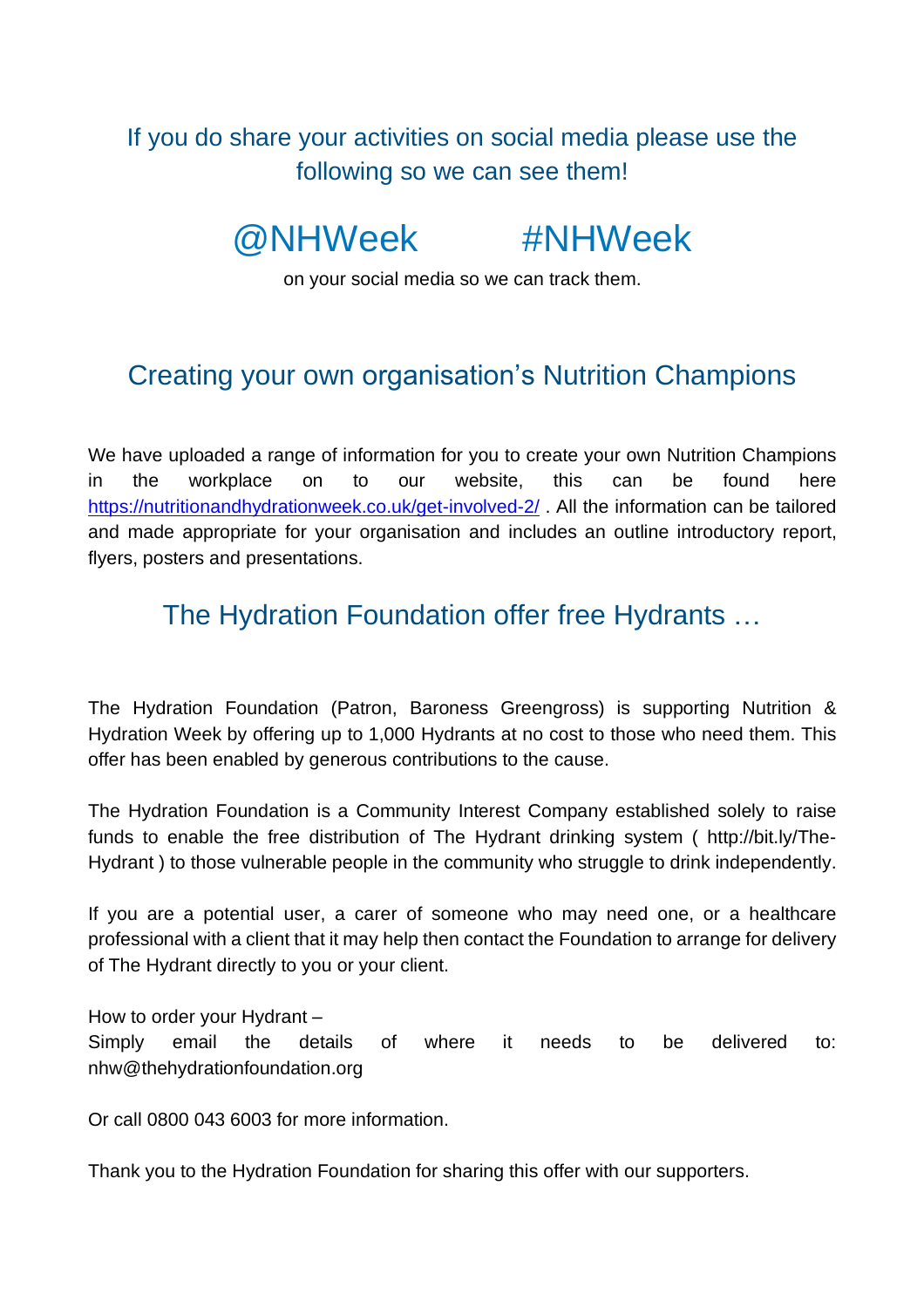## The Residents at Four Seasons Care Homes Enjoyed the Week

The residents at Four Seasons care homes enjoyed fruity fun to mark Nutrition & Hydration Week 2022

Residents at Four Seasons and Brighterkind care homes across the UK enjoyed some fruity fun during Nutrition and Hydration Week by helping the homes' chefs come up with a variety of smoothie recipes.

The smoothie menu includes flavours like peach melba, kiwi & mango, and berry & oat as well as a more unusual peanut butter & banana blend which went down a treat.

Wayne Woolman, Chef at The Lawns Care Home in Oadby, Leicestershire, explained: "As we get older our bodies may find it harder to store essential fats and sugars so it's really important to make sure we eat and drink plenty of nutrients. Drinking smoothies is a good way to maintain a healthy weight and its great fun trying different ingredients. It's easy to fortify smoothies by adding in high energy foods like custard, ice cream, milk powder and honey to increase calories where needed."

Food and drink play an important role in the care home whether it's trying new things, bringing back fond memories, socialising with others or providing comfort and stimulation as well as essential nutrition. Residents also enjoy creating their own dishes as part of the homes' weekly Cookery Club activities where anything from curry to cakes to cocktails can be on the menu.

Resident Joyce Paine, aged 99, said: "I've really enjoyed trying all the different smoothies, they're much more exciting than just eating a piece of fruit and makes it easy to get my 5 a day. I thought the peanut butter and banana one sounded a bit strange, but it was definitely my favourite."

John Bridgeman, Group Food Development Chef at Four Seasons Health Care Group, said: "Our residents have really enjoyed getting involved in creating and trying out our menu of smoothies. We're very pleased to support Nutrition and Hydration Week, an initiative which aims to improve health and well-being and reduce the burden on health and social care services in treating and supporting those at risk of undernutrition and dehydration." To see the residents' smoothie recipes visit [https://www.fshc.co.uk/our-news/life-in-our-](https://www.fshc.co.uk/our-news/life-in-our-care-homes/smoothies-helping-things-run-smoothly/)

[care-homes/smoothies-helping-things-run-smoothly/](https://www.fshc.co.uk/our-news/life-in-our-care-homes/smoothies-helping-things-run-smoothly/)

Thank you for sharing these activities and recipes with us, if you have any activities or recipes to share, please do so by dropping us an email **[nhweek@yahoo.com](mailto:nhweek@yahoo.com)**